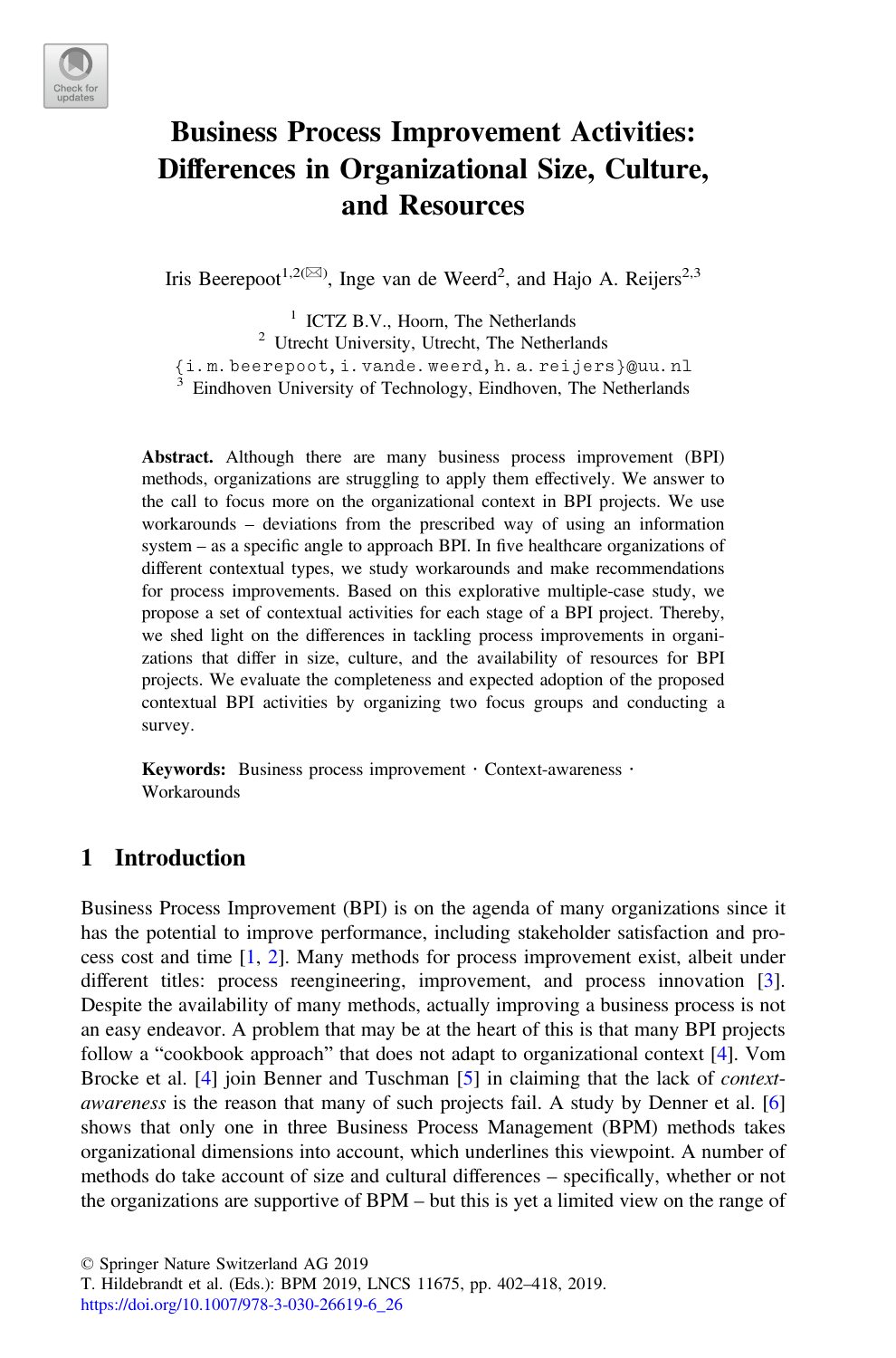contextual factors that may be relevant. Additionally, none of the methods provide guidelines for both ends of the spectrum within these factors: e.g. for small start-ups and large multinationals [\[6](#page-14-0)].

We attempt to answer the call of multiple scholars  $[3, 7, 8]$  $[3, 7, 8]$  $[3, 7, 8]$  $[3, 7, 8]$  $[3, 7, 8]$  for more focus on context-awareness in BPM research and methods. We do so by focusing specifically on how to adapt BPI methods to the organizational context of the projects in which they are applied. Through our own work on the development and application of a specific BPI method, centered around "workarounds", we had the opportunity to carry out five improvement projects. These projects have all taken place within the same domain, i.e. healthcare, which ensured that we could apply our improvement method in a very similar way across the cases. By identifying and addressing workarounds, we also gained an in-depth understanding of the processes in question and closely engaged with various stakeholders. At the same time, the organizational contexts of these projects differed to such an extent that we could study and identify relevant contextual factors. On the basis of the experiences we collected in these projects, we provide an answer to the following question: depending on an organization's context, which activities are essential in process improvement projects? We identified the organizational contexts that are worthwhile to distinguish from each other and derived a set of essential improvement activities for each of these contexts. Throughout the paper, we will refer to these as contextual BPI activities.

The contribution of this work lies in our proposal of a list of contextual activities for each stage of an improvement project. These insights can help both researchers and practitioners to fine-tune their BPI method of choice. This may be beneficial to improve the success rate of the projects in which such a BPI method is applied. To ensure that our insights can indeed be transferred to and made specific for a wide range of BPI methods, we adopted the Stage-Activity framework by Kettinger et al. [\[9](#page-14-0)], which was recently extended by Gross et al. [[3\]](#page-14-0). The framework identifies broadly recognizable stages in a BPI projects, as well as the typical activities that are carried out in these.

The structure of this paper is as follows. The next section contains an overview of the relevant literature. In Sect. [3](#page-2-0), we describe our study's research methods. We present our proposed contextual BPI activities in Sect. [4.](#page-5-0) In the evaluation section, Sect. [5](#page-9-0), we reflect on the completeness of our proposal and investigate its expected adoption in practice. We end our paper with a discussion of the related work on contextual factors and improvement activities in the context of our study and present ideas for future work.

# 2 Related Research

#### 2.1 Context-Aware Business Process Management

Schilit and Theimer first coined the idea of context-awareness in relation to computing [\[10](#page-14-0)], to describe software that adapts to the location in which it is used, as well as to the objects nearby. The concept was later adopted in the BPM area and used in the sense of modeling context-aware processes [e.g. [7](#page-14-0), [11\]](#page-14-0) and context-aware process mining [[12\]](#page-14-0). Vom Brocke et al. [\[4](#page-14-0)] designated context-awareness as the first of ten principles of good BPM. They argued that awareness of contextual factors plays a major role in the success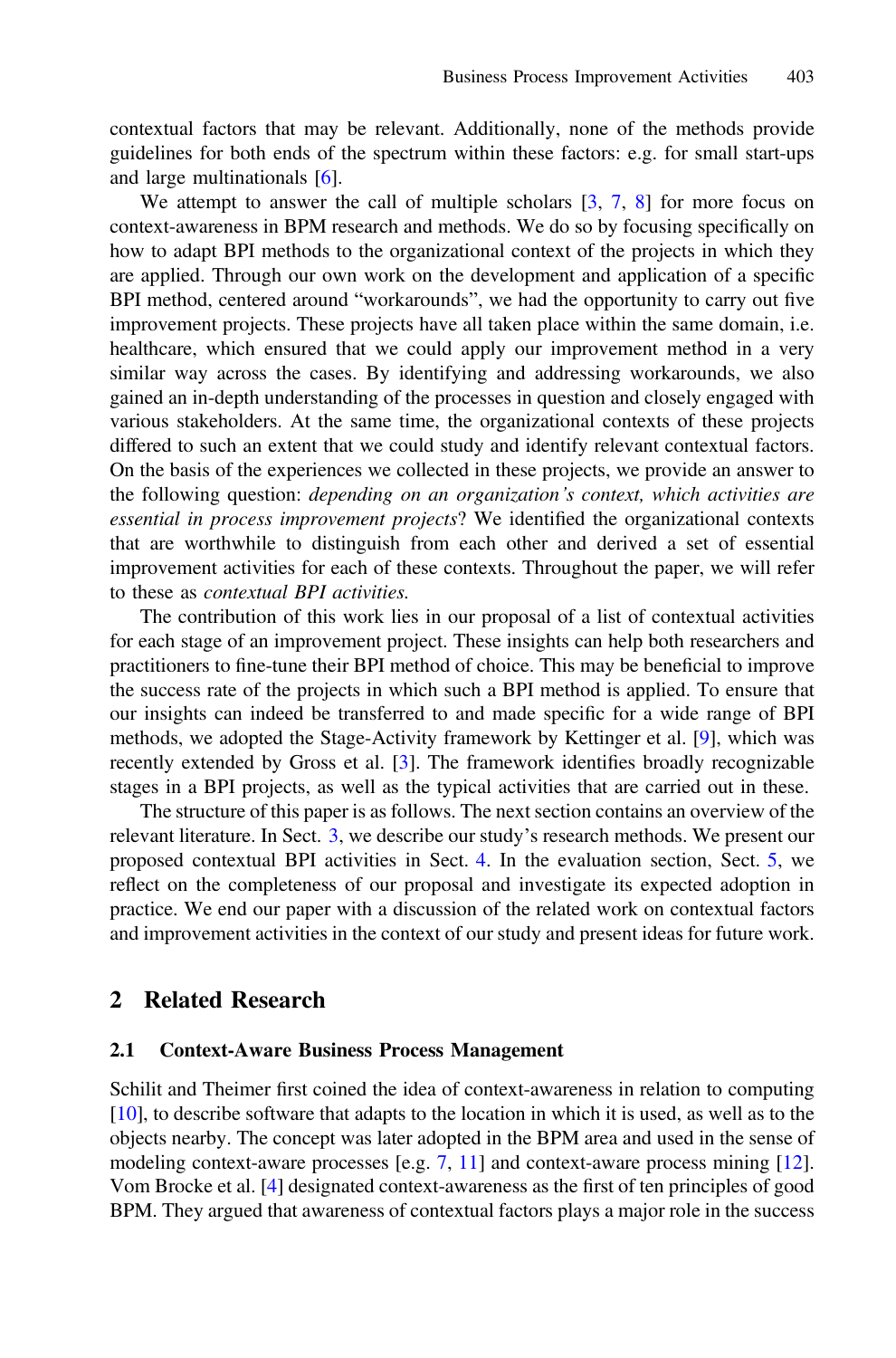<span id="page-2-0"></span>of a BPI project and should be taken into account in relation to BPM methods. We attempt to answer the call of multiple authors [[3,](#page-14-0) [7](#page-14-0), [8](#page-14-0)] for more focus on contextawareness in BPM research and methods. The organizational factors from the framework by Vom Brocke et al. [\[8](#page-14-0)] and the activity framework by Gross et al. [[3\]](#page-14-0) form the basis for our proposal. From the extant literature, Vom Brocke et al. derive a set of contextual factors relevant for BPM. They distinguish four dimensions: goals, processes, organizations, and environments. As we are especially interested in the differences in types of organizations, we focus on the organization dimension. The organization dimension includes the factors scope, industry, size, culture, and resources.

Gross et al. [[3\]](#page-14-0) built on the Stage-Activity framework by Kettinger et al. [[9\]](#page-14-0). Kettinger et al. distinguished six stages in Business Process Reengineering projects: (1) envision, (2) initiate, (3) diagnose, (4) redesign, (5) reconstruct, and (6) evaluate. They proposed a set of activities to be executed during each stage. Gross et al. [\[3](#page-14-0)] extended this framework with several more contemporary activities. In this study, we highlight from Gross et al.'s BPI activities the essential ones for each stage, depending on the contextual factors of an organization.

#### 2.2 Workarounds as a Source for Business Process Improvement

In BPM literature, workarounds are often discussed in the context of users of process modeling languages, such as BPMN, inventing alternative ways of modeling processes [[13](#page-14-0)–[16\]](#page-15-0). Studies in other research domains discuss workarounds enacted by end users of ISs in general, or specific types of ISs such as Health Information Systems (HISs). They are often described as a form of appropriation [[20\]](#page-15-0) and a response to blockages [[16\]](#page-15-0), rigid constraints [\[17](#page-15-0)], or a misalignment between design and practice [[18](#page-15-0)]. Fortunately, there is a positive side to workarounds. By acknowledging them, instead of ignoring them, organizations can perform corrective actions and improve their work systems [[17,](#page-15-0) [18](#page-15-0)]. In earlier work, we developed the Workaround Snapshot Approach for identifying, analyzing and addressing workarounds in organizations, in order to achieve work system improvement [\[19](#page-15-0)]. We use this approach as a context for studying the role of organizational dimensions in improvement projects and to derive a set of contextual activities.

# 3 Methods

In this study, we explore how process improvement is to be tackled within different organizational contexts. We followed an explorative multiple-case study approach to identify contextual factors that influence the choice of activities in process improvement projects. The multiple-case study approach enabled us to investigate a contemporary phenomenon in its real-world context [[20\]](#page-15-0). Furthermore, it allowed us to recognize general patterns in different settings [\[21](#page-15-0)] and to increase the external validity of our insights [[20\]](#page-15-0). We assessed the completeness of these contextual factors and activities by engaging with two focus groups. Finally, we carried out a questionnaire to evaluate the adoption of the contextual activities in future process improvement projects.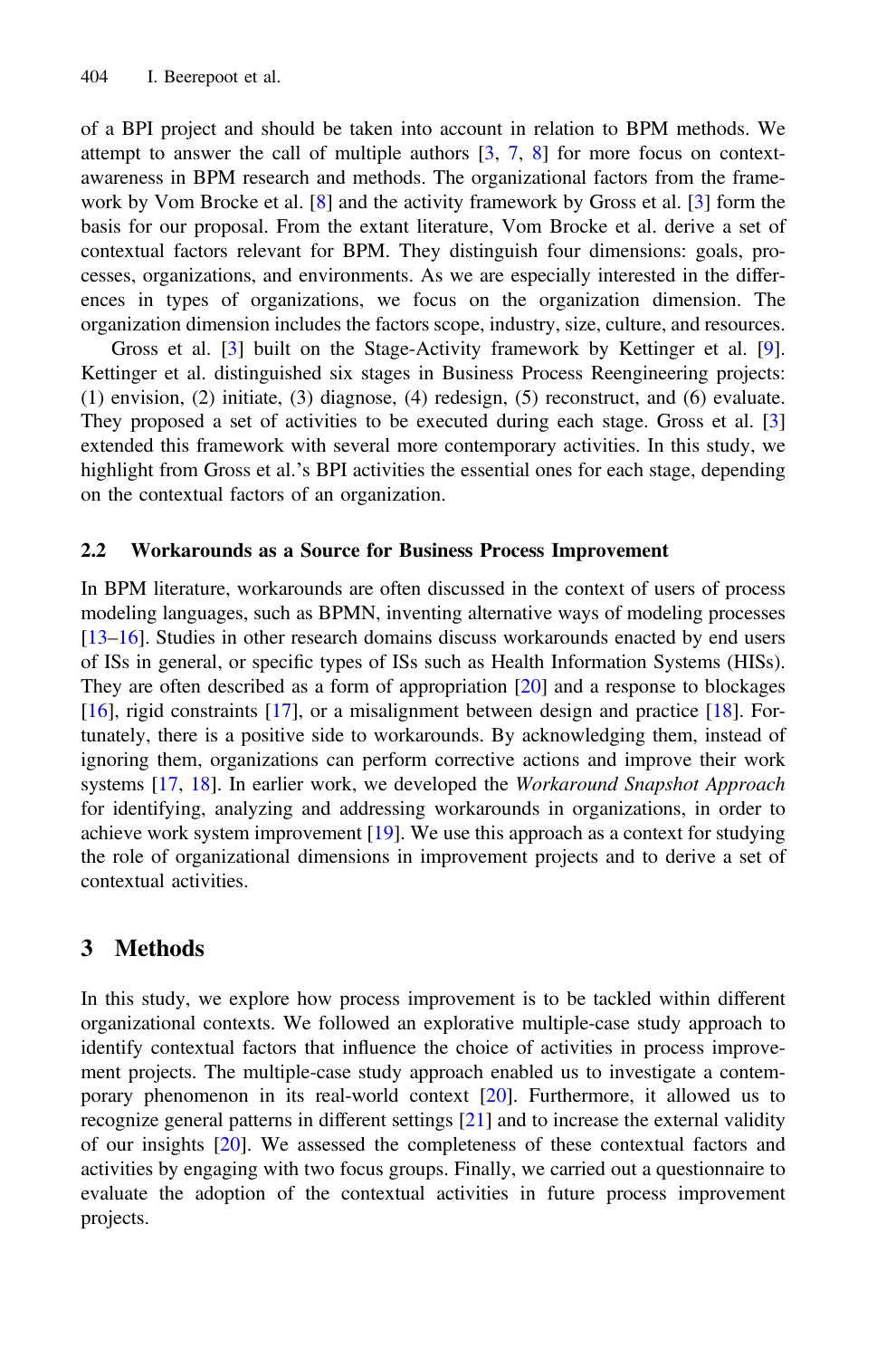# <span id="page-3-0"></span>3.1 Case Selection

We investigated five different organizations. Because the goal of our study is to replicate findings across cases [\[20](#page-15-0)], we chose our cases from one sector: healthcare. Focusing on organizations in one sector made it easier to compare the cases, as several variables (industry, scope) remained constant. In the healthcare sector, optimal process support is particularly important since care processes transcend departments [[22\]](#page-15-0) and are less predictable than industrial processes [\[23](#page-15-0)]. Table 1 presents an overview of the five case organizations we studied. All organizations use the same HIS, which is used for managing information related to patient records, patient logistics, and other administrative data. Although all organizations are from the same sector, they have several distinctive characteristics in terms of organization type, size, culture, etc.

|   | Case   Type                         | Department                              | <b>Size</b> | Culture             | Resources |
|---|-------------------------------------|-----------------------------------------|-------------|---------------------|-----------|
| A | General hospital                    | Orthopedics and surgery   Medium   Flat |             |                     | Average   |
| B | District hospital                   | Urology and cardiology                  | Large       | Hierarchical   Many |           |
| C | District hospital                   | Urology and pulmonary                   | Large       | Hierarchical   Many |           |
| D | Specialized center   Rehabilitation |                                         | Small       | Flat                | Few       |
| E | Specialized center   Rehabilitation |                                         | Small       | Flat                | Few       |

Table 1. Overview of case organizations and their characteristics.

# 3.2 Data Collection

Data collection was performed by the first author of this paper and took place between April 2017 and August 2018. As presented in Table 2, data were collected via observations of caregivers, unstructured interviews with the observed caregivers, and semi-structured interviews with team leads, IT managers, and HIS experts. By using these multiple sources of data we enhanced the reliability of our analysis [[21\]](#page-15-0).

| Type                                           | Amount        | <b>Informants</b>                                                                                                        | Collection                     |
|------------------------------------------------|---------------|--------------------------------------------------------------------------------------------------------------------------|--------------------------------|
| Observations and<br>unstructured<br>interviews | 16<br>(106 h) | Caregivers: physicians, nurses, office<br>secretaries, clinical secretary, physician<br>assistant, team lead, therapists | Field notes                    |
| Semi-structured<br>interviews                  | 22<br>(24 h)  | Team leads, information architect, HIS<br>experts, IT managers and coordinators,<br>care administration employee         | Recorded<br>and<br>transcribed |

Table 2. Overview of data collection techniques and informants.

# 3.3 Data Analysis

We analyzed our data in several iterations. First, we conducted a *within-case analysis* of each of our case organizations. We reduced and made sense of the collected data by structuring our interview transcripts and field notes in 51 workaround snapshots. These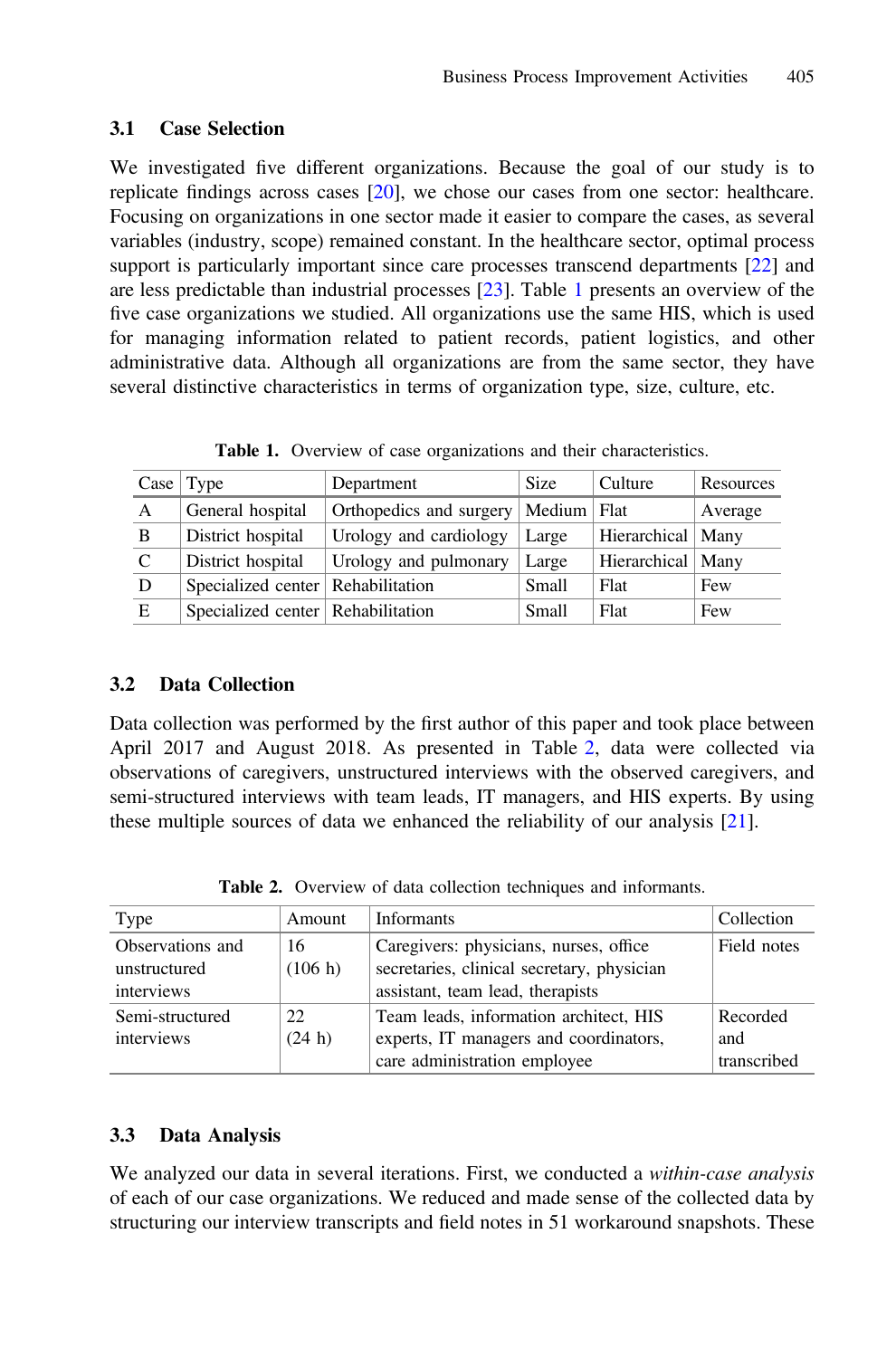snapshots capture a description of the workaround, the roles involved, a process model, an illustration of the impact on the existing process, the motivation of the user to enact the workaround, and an advice on how to use the snapshot as a basis for BPI in the organization [\[19](#page-15-0)]. This advice was based on the interviews with caregivers and HIS experts.

In our *across-case analysis*, we compared our workaround snapshots with the activity framework of Gross et al. [[3\]](#page-14-0). Furthermore, we analyzed for each case organization the corresponding contextual factors from the framework by Vom Brocke et al. [[8\]](#page-14-0). As the scope and industry of our cases were all equal – intra-organizational and healthcare sector – we focused on the differing contextual factors in size, culture, and resources. We collected information about those three contextual factors (presented in Table [1\)](#page-3-0) from the caregivers and experts. Finally, for each type of context, we prioritized the most important activity for change. Figure 1 illustrates the methodological framework of our case study by showing how our within-case analysis and across-case analysis are connected. The result of our case analysis was a matrix containing activities for BPI linked to contextual factors.



Fig. 1. Methodological framework of the multiple-case study.

#### 3.4 Evaluation

We evaluated the case study results through two focus groups and a questionnaire. The participants in these evaluations were all employees of the company that implemented the HISs in the five case organizations. In addition to their current role as HIS consultant or developer, most of the participants also had an extensive background in the healthcare industry (e.g. as nurse or IT manager in a hospital). Table [3](#page-5-0) provides an overview of the participants involved in the evaluation.

The goal of the focus groups was to test the completeness of the found BPI activities and their linked contextual factors. We organized two focus groups of six and two participants; HIS experts with extensive experience in healthcare organizations. We presented our BPI activities and contextual factors to the participants and asked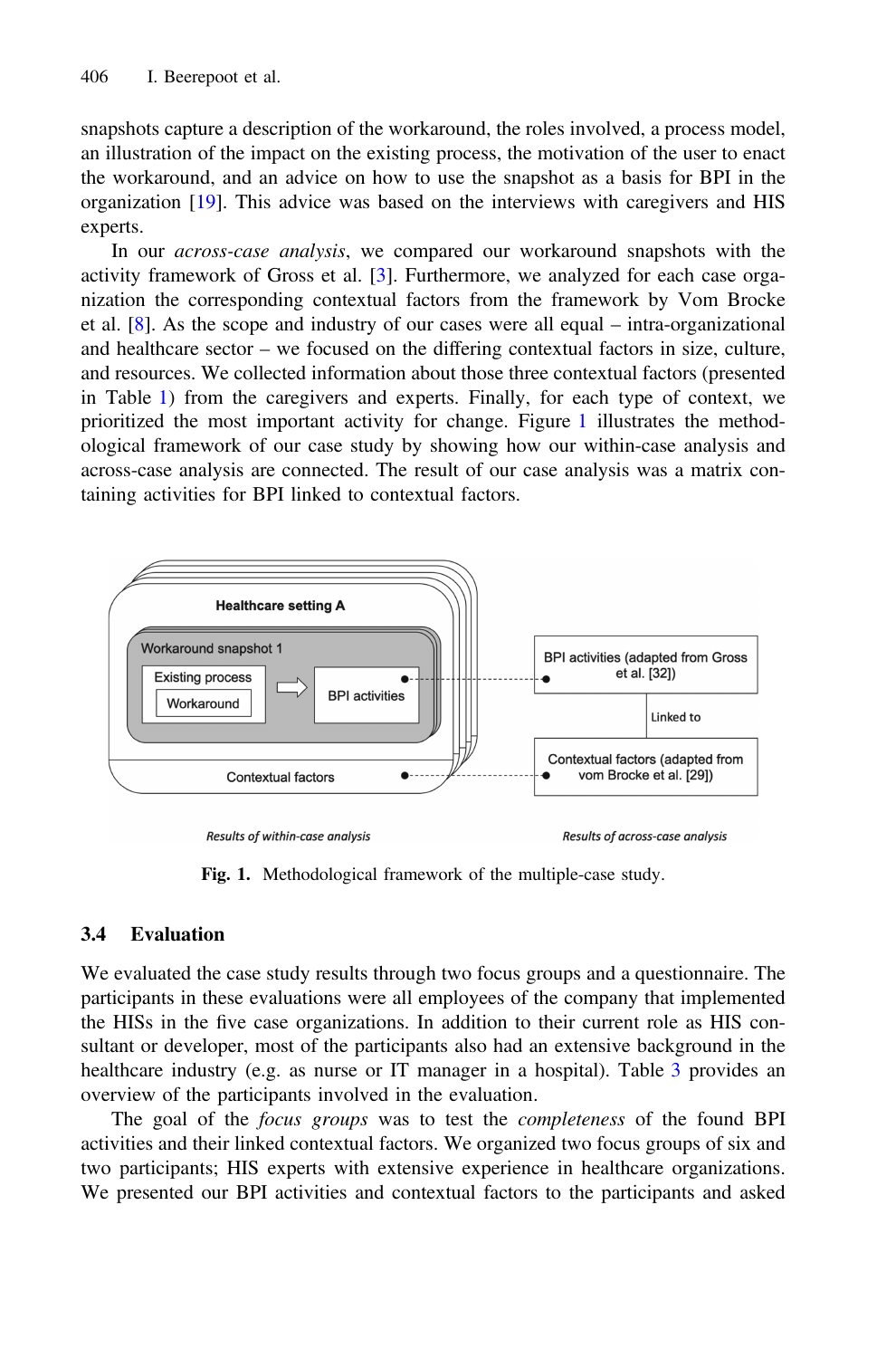<span id="page-5-0"></span>them to evaluate these. We encouraged them to propose different contextual factors or activities if they did not fully agree.

The goal of the *questionnaire* was to discover whether possible end users intended to follow our proposed prioritization of BPI activities in their role as process change agents in new encounters. We developed a questionnaire based on Moody's method evaluation model [\[24](#page-15-0)] to evaluate our proposed set of activities on ease of use, usefulness, and intent to use. The questionnaire was administered to three HIS consultants. We first explained our proposal of factors and activities in detail and then let them answer the questions.

| Evaluation part   Occupation |                           | Previous occupation(s)        | Years in   |
|------------------------------|---------------------------|-------------------------------|------------|
|                              |                           |                               | healthcare |
| Focus group 1                | <b>Manager Business</b>   | IC nurse & head of IT (in     | 33         |
|                              | Improvement               | hospital)                     |            |
| Focus group 1                | Senior BC                 | IT developer (in hospital)    | 15         |
| Focus group 1                | <b>Business Developer</b> | Account manager               | 9          |
| Focus group 1                | Team Lead TCs             | Senior TC                     | 7          |
| Focus group 1                | <b>Account Manager</b>    | N.a.                          | 4          |
| Focus group 1                | CISO & Service Delivery   | N.a.                          | 4          |
|                              | Manager                   |                               |            |
| Focus group 2                | Team Lead FCs             | Senior FC                     | 12         |
| Focus group 2                | Product Owner & Senior    | N.a.                          | 3          |
|                              | FC                        |                               |            |
| <b>Ouestionnaire</b>         | Team Lead BCs and Senior  | Nurse & Senior IT Advisor (in | 29         |
|                              | BС                        | hospital)                     |            |
| <b>Ouestionnaire</b>         | Senior BC                 | Nurse & Manager IT (in        | 30         |
|                              |                           | hospital)                     |            |
| <b>Ouestionnaire</b>         | Junior BC                 | N.a.                          | 1          |

Table 3. Evaluation participants (BC, FC, TC = Business, Functional, Technical Consultant).

# 4 Contextual BPI Activities

Based on our interviews and observations with HIS users and experts in five organizations that differ in context, we derived a set of contextual BPI activities and discuss these in detail in the following sections.

# 4.1 Envision

What is evident from our observations and interviews is that the identification of workarounds and the development of snapshots needs to be preceded by a set of preparation activities. For all types of organizations, it is essential to identify the process stakeholders and boundaries. What distinguishes the different contexts is the culture factor, specifically in terms of hierarchy. For hierarchical settings, it appeared to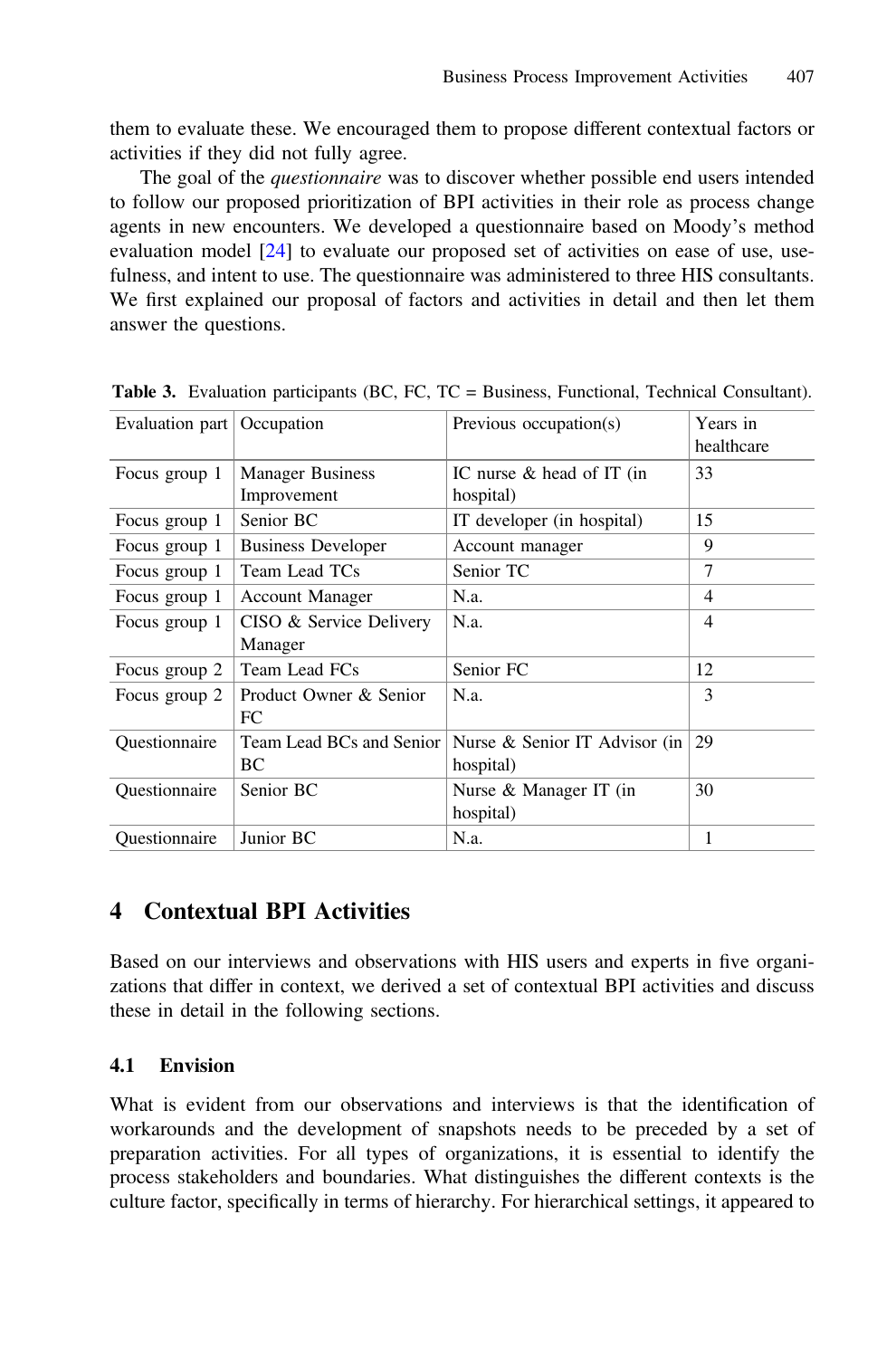be especially important to establish management commitment and adhere to their vision. In case C, not all managers were sufficiently included in the pre-stages of the project. As a result, the improvement project was discontinued. On the other hand, in non-hierarchical settings such as case A, D and E, it appeared much more important to evaluate the existing culture when starting a BPI project. In such organizations, although change procedures are often undocumented, there are implicit procedures in place. When these procedures are not adhered to, resistance from staff can be expected. Table 4 presents the contextual BPI activities for the first stage.

| Dominant | Values       | Activities                                                                            |
|----------|--------------|---------------------------------------------------------------------------------------|
| factor   |              |                                                                                       |
| Culture  | Hierarchical | Establish and adhere to management commitment and<br>$\cdot$ $\cdot$<br><b>V1S1ON</b> |
|          | Flat         | Evaluate existing culture and implicit procedures                                     |
|          | All          | Identify process stakeholders and identify process<br>boundaries                      |

Table 4. Contextual BPI activities in the envision stage.

# 4.2 Initiate

The findings presented in the envision stage highlight the importance of gaining commitment from staff – either through establishing commitment from management or through adhering to implicit procedures. In the initiation stage, gaining commitment from all those involved only becomes more important. If the staff is not committed, the diagnosis stage will be unsuccessful. Different types of organizations can be distinguished in this stage by their size. In large organizations we experienced the importance of defining ownership: during our research in case B, we discovered that another group within the organization felt they were assigned the task of improving the process in question. This could have been prevented by establishing ownership in the initiation stage of the improvement project. In smaller organizations it is less likely that two groups are working on the same task without them knowing about each other. In such organizations, it has turned out to be much more important to inform stakeholders of the initiation of the improvement project, giving them a chance to express their interest in the project and their willingness to contribute. Furthermore, in these organizations it is much more manageable to include the larger part of the stakeholders involved than in larger organizations. Table 5 shows the contextual activities related to this stage.

| Dominant factor   Values   Activities |     |                             |
|---------------------------------------|-----|-----------------------------|
| Size                                  |     | Large Define ownership      |
|                                       |     | Small   Inform stakeholders |
|                                       | All | Gain staff commitment       |

Table 5. Contextual BPI activities in the initiate stage.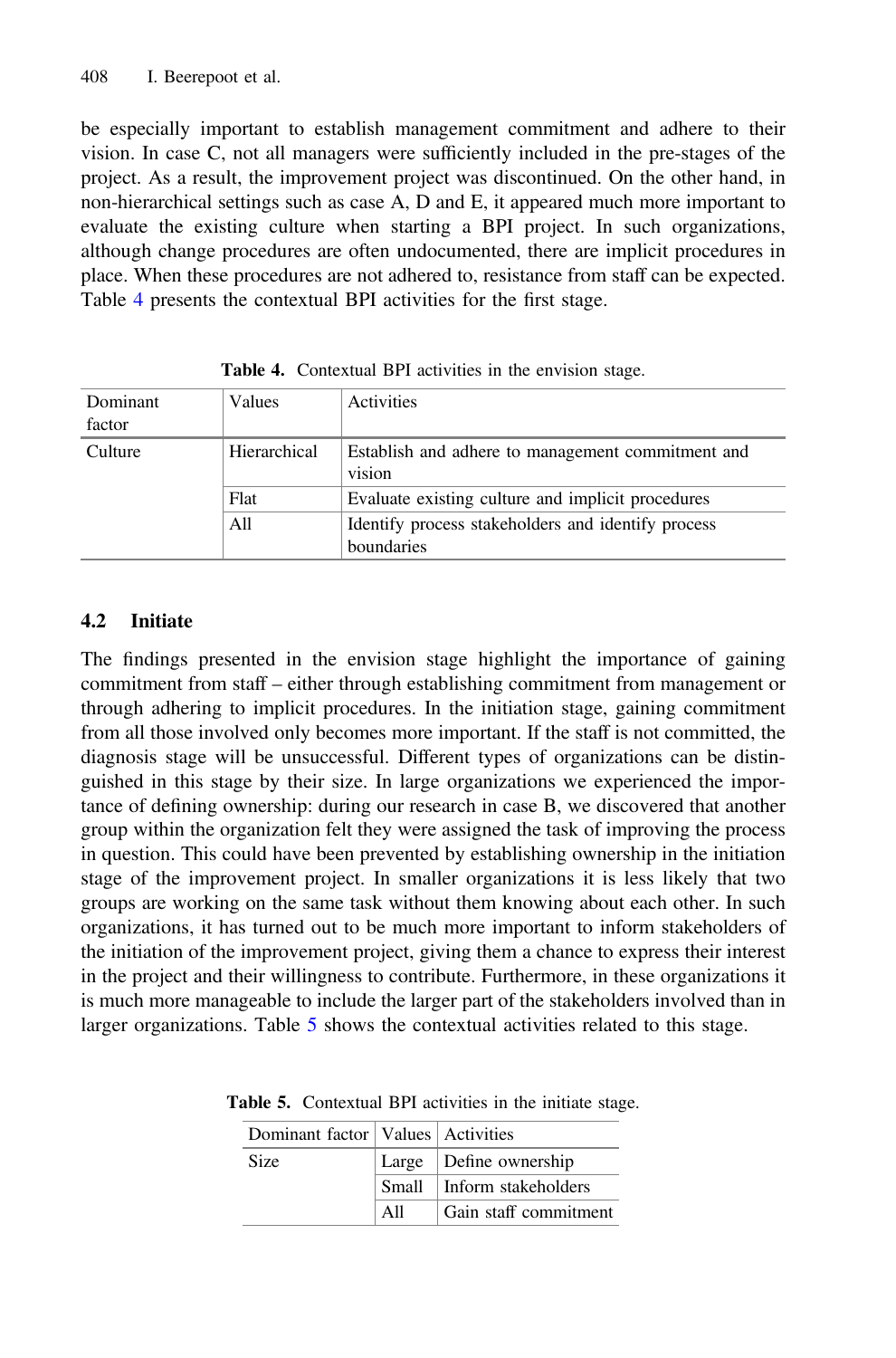#### 4.3 Diagnose

In the diagnosis stage, we again use size to distinguish different contexts, as presented in Table 6. Larger organizations allow for comparison of processes and workarounds over different departments within the same organization. A team lead described a specific workaround used in the urology department in case C and recalled the use of a similar workaround in the cardiology department. Such settings allow for benchmarking comparable processes in different departments of the same organization. In smaller organizations such as medical rehabilitation centers, there are seldom similar processes to compare with. What is more common in such organizations is to organize discussion meetings with similar organizations that encounter the same obstacles. A solution found by one can sometimes be directly implemented by another. For example, medical rehabilitation center D used an open source tool developed for autistic children to create daily schedules for rehabilitants with neurological damage. In medical rehabilitation center E, they used Microsoft Word to make such schedules. One of the recommended actions captured in the snapshot was for organization E to use the same tool as it was much more efficient. What appears to be important for all types of organizations is to obtain quantitative data on processes using techniques such as process mining. Diagnosis is currently most often done qualitatively, using a small sample. Analysis of a larger data set would allow for a more complete diagnosis of inefficient processes.

|  |  |  |  | Table 6. Contextual BPI activities in the diagnose stage. |  |
|--|--|--|--|-----------------------------------------------------------|--|
|  |  |  |  |                                                           |  |

| Dominant factor   Values   Activities |                                             |                                                           |
|---------------------------------------|---------------------------------------------|-----------------------------------------------------------|
| <b>Size</b>                           | Large Benchmark process from within company |                                                           |
|                                       |                                             | <b>Small</b> Benchmark process from competitors           |
|                                       | All                                         | Obtain quantitative process data, e.g. via process mining |

#### 4.4 Redesign

During the redesign stage, we found that it is important for all organizations to estimate the required resources and organizational change needed. Only when this is done, it can be decided whether to move forward with the redesign. Not making a thorough estimation of the required resources and organizational change can endanger the continuity of the improvement process and can result in the loss of staff commitment. Highresource organizations making a significant investment in process improvement will also need to develop an elaborate improvement plan on top of this estimation in order to make the most of their investment. Organizations with a smaller budget will benefit from utilizing their stakeholders' knowledge of the process in coming up with improvement ideas in order to save resources. Moreover, having the stakeholders contribute improvement ideas often raises their engagement with the improvement project. Table [7](#page-8-0) shows the contextual activities related to this stage.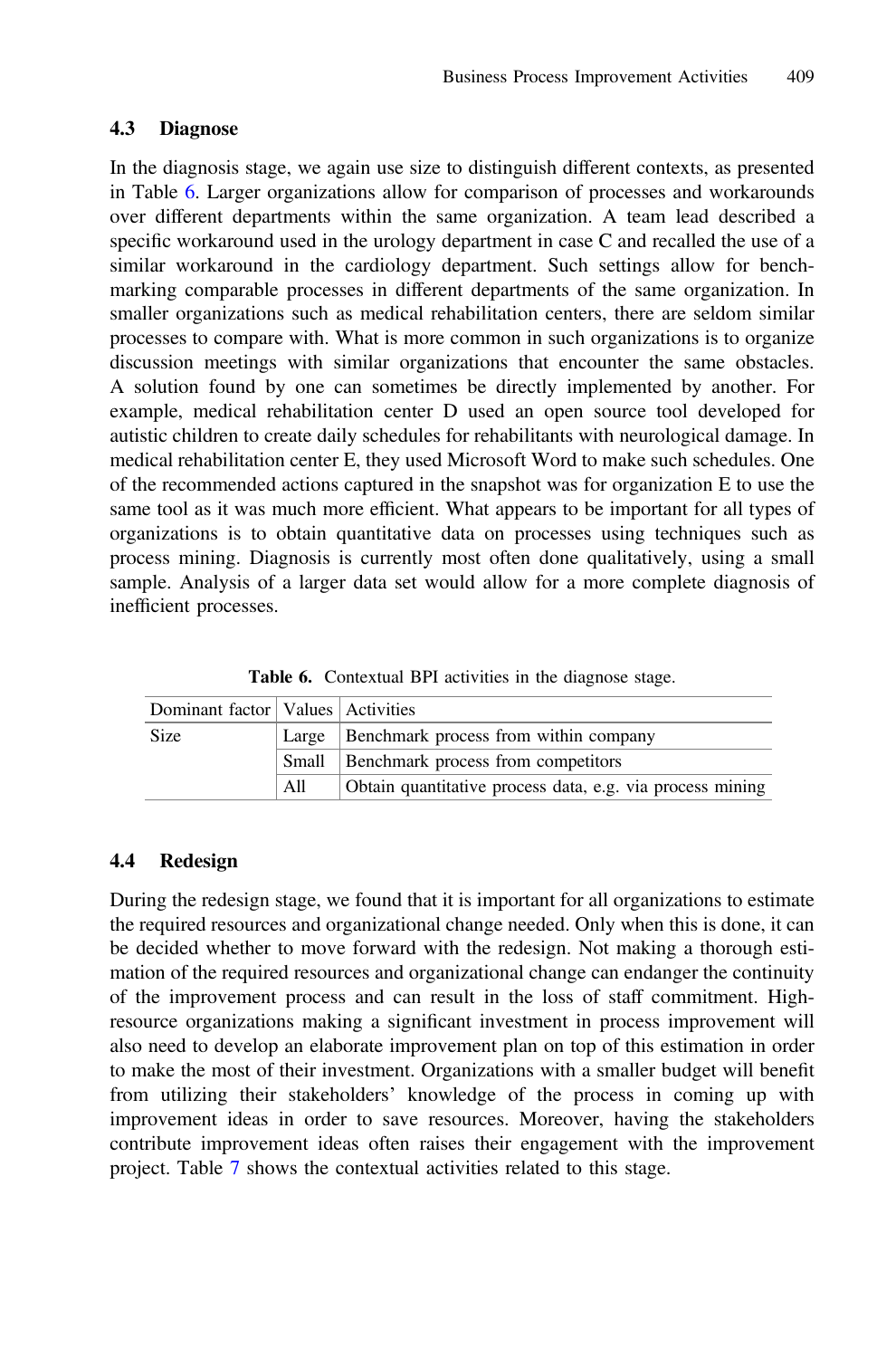<span id="page-8-0"></span>

| Dominant factor   Values   Activities |     |                                                              |
|---------------------------------------|-----|--------------------------------------------------------------|
| Resources                             |     | Many Develop detailed improvement plan                       |
|                                       | Few | Collect improvement ideas from stakeholders                  |
|                                       | All | Estimate required resources and organizational change needed |

Table 7. Contextual BPI activities in the redesign stage.

# 4.5 Reconstruct

In Table 8, we present the contextual activities related to the reconstruct stage. We noticed in our case organizations the many consequences process changes can have on other processes. In smaller organizations, these consequences can be easily overseen. However, in larger organizations, the potential impact of changes on other processes need to be analyzed in order to prevent harmful consequences. We also experienced a certain 'change fatigue' in these larger organizations. Participants were frequently confronted with new change programs, receiving many communications on what was happening and what they needed to change in their work practices. In smaller organizations, stakeholders constantly reminded the interviewer that they wanted to be involved in any process changes. We therefore recommend smaller organizations to emphasize the communication of any information related to the improvement project, whereas we recommend larger organizations to hold back on heavy communication. For both types we see the importance of integrating process changes into existing processes. If not, keeping up with process changes will become unmanageable for process stakeholders.

Table 8. Contextual BPI activities in the reconstruct stage.

| Dominant factor   Values   Activities |     |                                                      |
|---------------------------------------|-----|------------------------------------------------------|
| Size                                  |     | Large   Analyze potential impact for other processes |
|                                       |     | Small Communicate process changes                    |
|                                       | All | Integrate process                                    |

# 4.6 Evaluate

Building on the previous stage, we again make the distinction between different sizes, as described in Table [9](#page-9-0). As larger organizations often have other improvement programs running, we suggest they should look for opportunities to link individual process improvement activities to existing programs. Doing so will hopefully decrease the change fatigue that participants are experiencing in these organizations. As mentioned in the previous stage, we found that participants in smaller organizations would like to be more involved and would like to hear about any outcomes of process changes. We therefore recommend smaller organizations to emphasize the communication of these outcomes to stakeholders. The importance of monitoring the changing environment and processes applies for all types of organizations. Processes and workarounds are always in flux and need to be monitored over time.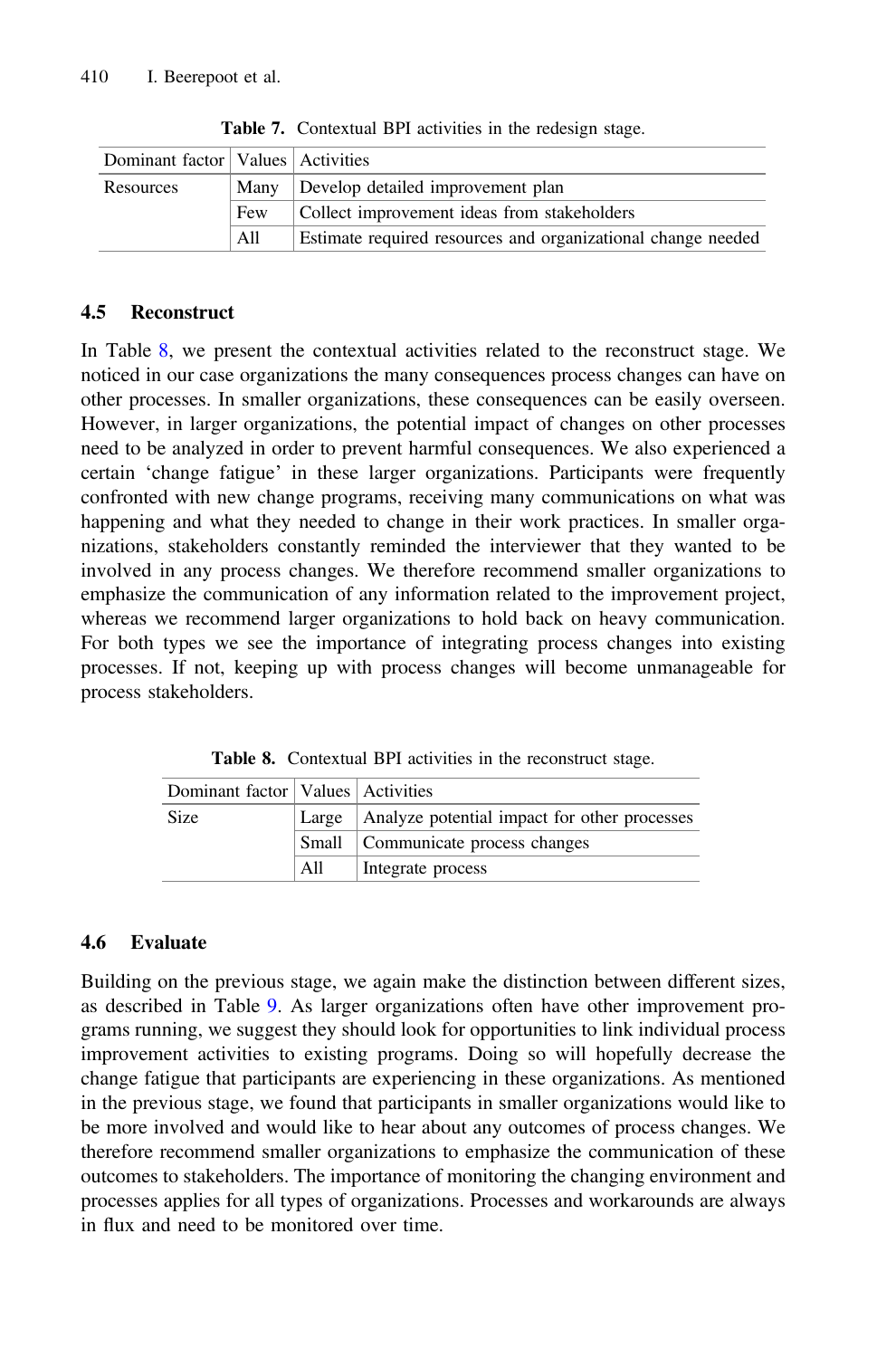<span id="page-9-0"></span>

| Dominant factor   Values   Activities |     |                                                |
|---------------------------------------|-----|------------------------------------------------|
| <b>Size</b>                           |     | Large Link to continuous improvement programs  |
|                                       |     | Small Report key process change outcomes       |
|                                       | All | Monitor environment for future needs to change |

Table 9. Contextual BPI activities in the evaluate stage.

# 5 Evaluation

To evaluate the completeness of the contextual activities and the expected adoption of our proposal in practice, we organized two focus groups and distributed a questionnaire among potential end users of the method.

### 5.1 Completeness of the Contextual Factors

During one of the focus groups, an interesting discussion on the organizational factors of healthcare organizations arose. One of the critical notes was that, in the future, the amount of beds in hospitals would not be a valuable indicator of size, since healthcare is moving more and more towards home care. Looking at revenue and number of employees would give a more realistic view of the size of these organizations.

Another proposal made in the focus group was to add the contextual factor of maturity. Some organizations are more mature than others, for example by having procedures in place to address problems and knowledge present to bring HIS projects to successful completion. It was mentioned that in mature organizations, it would be possible to focus more on quality and patient satisfaction. In contrast, immature organizations need to focus on solving problems and getting their processes in order in the first place. However, participants in the focus groups acknowledged that it would be difficult to categorize organizations into a scale of maturity and the organizations themselves might be inclined to make misjudgments as to how they fare on the ladder. Moreover, many examples were given of small organizations that are in some aspects very mature and big organizations being surprisingly immature on some levels. This shows that it would be difficult to define simplified profiles, such as big, mature organizations and small, immature organizations. Doing so, we would exclude many organizations. The other three factors – size, culture and resources – are often interdependent. Most big organizations are hierarchical and have more resources than the more flat and smaller organizations, with some exceptions. In Table 10 we summarize the focus group's evaluation of the proposed context factors.

| Opposed                                       | Confirmed                        | Proposed additions                                             |
|-----------------------------------------------|----------------------------------|----------------------------------------------------------------|
| Operationalization of size:<br>number of beds | Culture: flat or<br>hierarchical | Operationalization of size: revenue and<br>number of employees |
|                                               | Resources: many<br>or few        | Maturity: mature or immature                                   |

Table 10. Summary of the evaluation of contextual factors.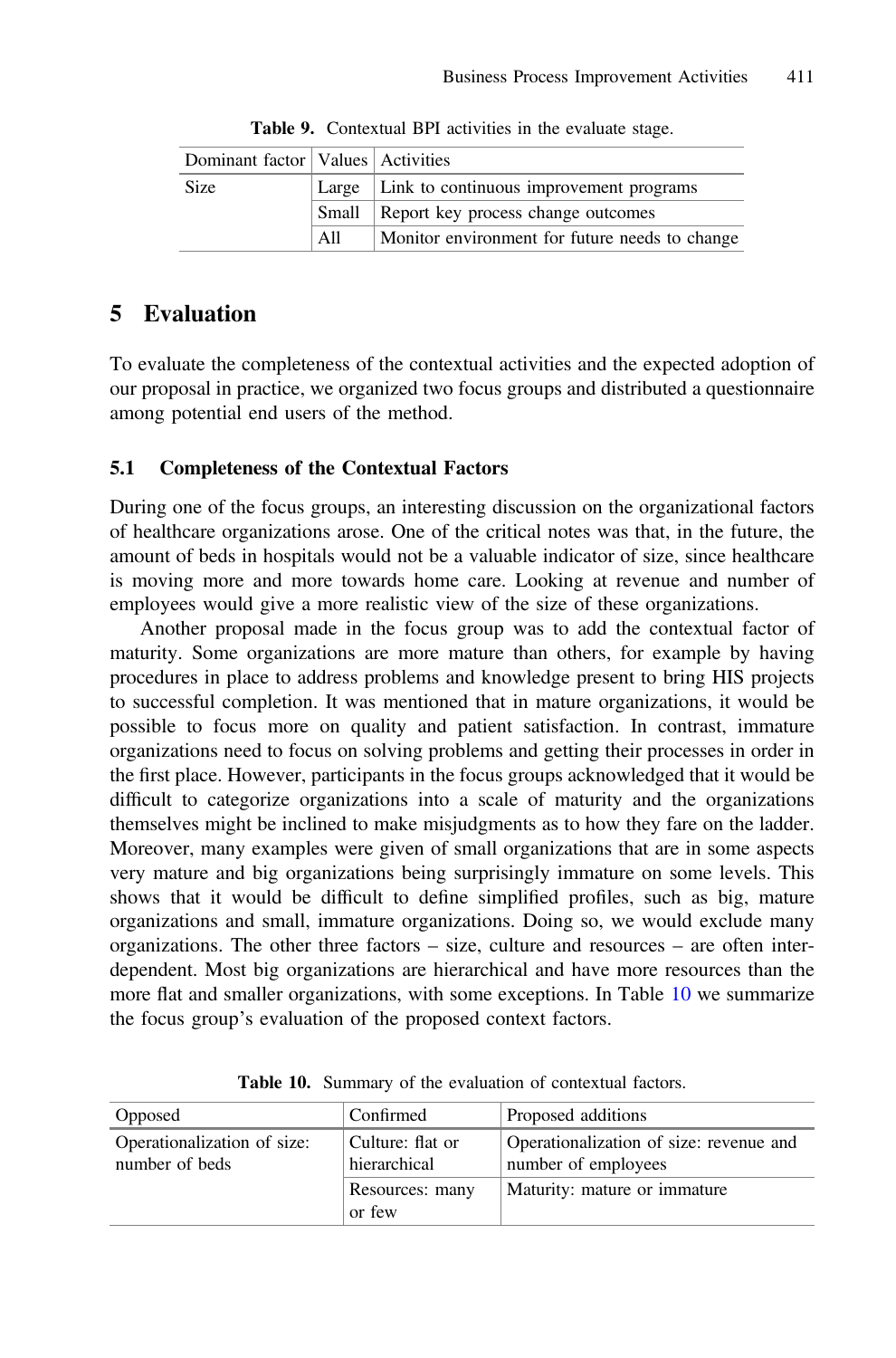#### 5.2 Completeness of the Contextual Activities

Focusing on the activities of the method, some possibly missing ones were noted. First, the importance of the activities 'realize need for change' in the envision stage and 'outline key measurement variables' in the improvement stage were stressed by the focus group participants. This would apply for all types of organizations. The key measurement variables would then need to be evaluated in the evaluate stage. Such an activity is not included in the list of Gross et al. [\[3](#page-14-0)], although the activity 'evaluate process performance' comes close. Another activity considered important for all types of organizations in the evaluate stage is also not in the list of activities, namely 'solicit feedback'. This activity is listed in the improvement stage but is considered even more important in the evaluate stage according to the participants.

The participants also mentioned that  $-$  apart from the distinction in which activities to perform depending on context, which they mostly agreed on – a distinction can be made in how to perform certain activities. For example, when performing the activity 'analyze existing process' during the diagnosis stage, the way the data is collected differs depending on the type of organization. In a small medical rehabilitation center with only two secretaries at the front desk, the means of data collection and communication of process changes would differ considerably from a big hospital with sixty to seventy secretaries at multiple front desks.

What was evident both from our experience in looking at workarounds in the five cases and from the participants' experience in other healthcare organizations, many users of HISs experience a significant level of change fatigue. Especially caregivers in bigger organizations have participated in several reorganizations and process improvement programs. It is therefore important to prioritize process changes; to not only gain their commitment but also to retain their commitment, by soliciting feedback when necessary and by feeding back the results they helped achieve. In Table 11 we summarize the focus group's evaluation of the contextual BPI activities.

|      |     | Opposed   Confirmed   Proposed additions            |
|------|-----|-----------------------------------------------------|
| None | All | Realize need for change (stage: envision)           |
|      |     | Outline key measurement variables (stage: redesign) |
|      |     | Evaluate process performance (stage: evaluate)      |
|      |     | Solicit feedback (stage: evaluate)                  |

Table 11. Summary of the evaluation of activities.

#### 5.3 Expected Adoption of Our Proposal in Practice

The questionnaire on the ease of use, usefulness and intent to use of our proposed set of contextual BPI activities was completed by two senior business consultants (one of whom was also the team lead of the business consultancy team) and one junior business consultant. We scored the answers from 1 to 5 (e.g. for statement  $#1$ : strongly disagree  $= 1$  and strongly agree  $= 5$ ). Note that the scores on the negatively worded statements #4, #7, and #9 need to be inversed for a correct interpretation.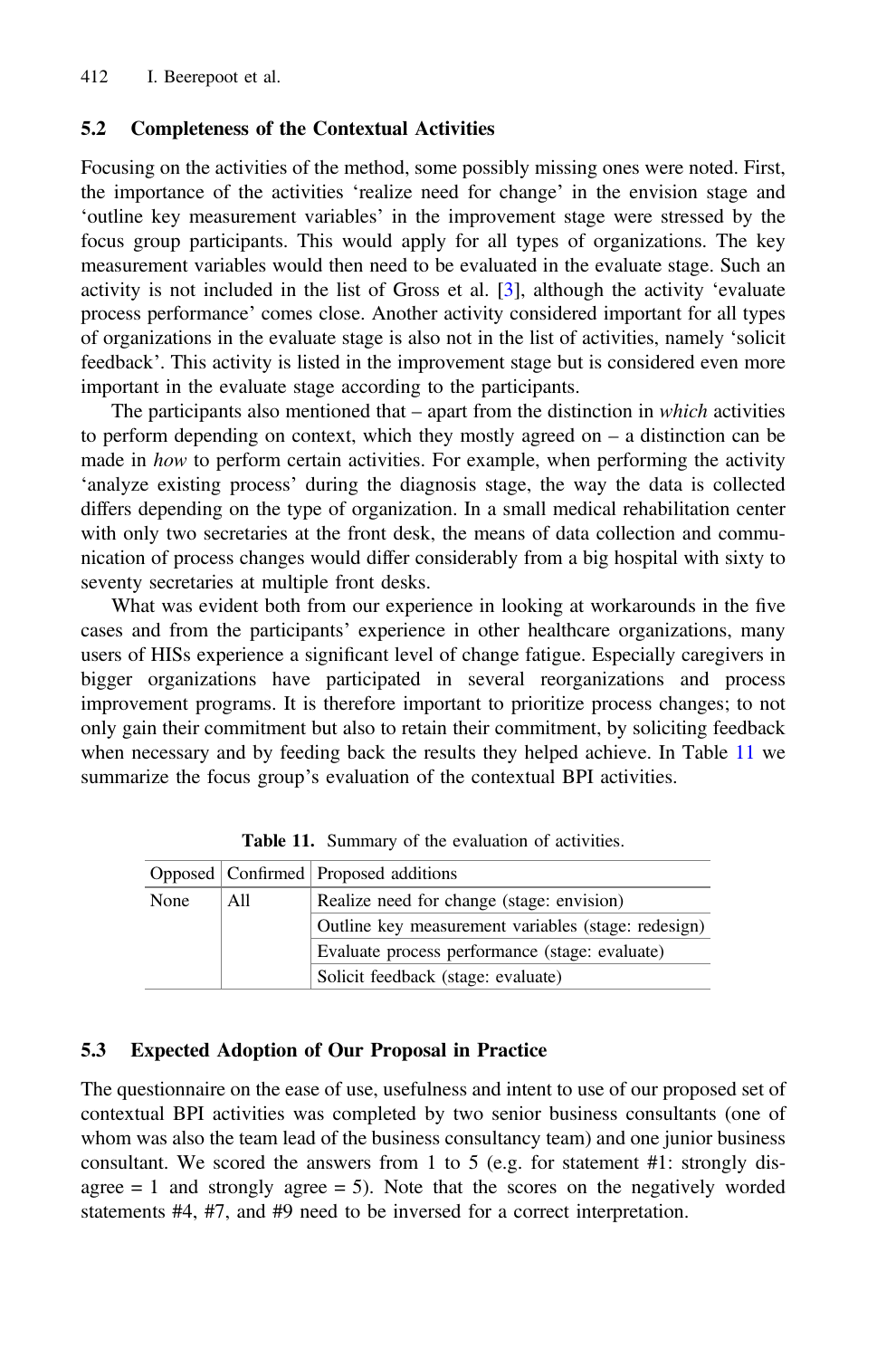Our proposal is considered easy to understand and use (average of statements #1 through  $#4 = 3.75$ ), although for those spending little time in the concerning organizations it may be difficult to apply in practice. Moreover, it is considered useful (statements #5 through #8 = 3.75 on average) but does not necessarily make it easier to perform BPI projects than other methods. The intention to use the ideas we proposed is high (statements  $#7$  and  $#8 = 4.0$  on average). The full results are depicted in Table 12.

| #              | Statement                                                                                              | Strongly<br>disagree<br>(1) | Dis-<br>agree<br>(2) | Neutral<br>(3) | Agree<br>(4)   | Strongly<br>agree $(5)$ |
|----------------|--------------------------------------------------------------------------------------------------------|-----------------------------|----------------------|----------------|----------------|-------------------------|
| $\mathbf{1}$   | In general, the method<br>seems to be well-<br>applicable                                              | $\Omega$                    | $\Omega$             | $\Omega$       | 3              | $\theta$                |
| $\overline{2}$ | It seems easy to learn the<br>method                                                                   | $\theta$                    | $\Omega$             | $\Omega$       | $\overline{2}$ | $\mathbf{1}$            |
| 3              | I find the stages and<br>activities of the method<br>clear and easy to<br>understand                   | $\mathbf{0}$                | $\Omega$             | $\Omega$       | 3              | $\Omega$                |
| $\overline{4}$ | I am not confident I can<br>apply the method in<br>practice                                            | $\Omega$                    | $\mathbf{1}$         | $\mathbf{1}$   | $\Omega$       | $\mathbf{1}$            |
| 5              | I believe that this method<br>can improve the work<br>practices of HIS users                           | $\theta$                    | $\Omega$             | $\mathbf{1}$   | 1              | $\mathbf{1}$            |
| 6              | This method makes it<br>easier for me to tackle<br>improvement projects in<br>healthcare organizations | $\theta$                    | $\Omega$             | $\overline{2}$ | $\mathbf{1}$   | $\Omega$                |
| $\overline{7}$ | I find other improvement<br>methods more useful than<br>this method                                    | $\Omega$                    | $\mathbf{1}$         | $\overline{2}$ | $\Omega$       | $\Omega$                |
| 8              | In general, I find this<br>method useful                                                               | $\theta$                    | $\theta$             | $\theta$       | $\overline{2}$ | $\mathbf{1}$            |
| $\mathbf{Q}$   | I would definitely not use<br>this method to improve the<br>use of HISs in healthcare<br>organizations | $\mathbf{1}$                | $\overline{2}$       | $\Omega$       | $\theta$       | $\Omega$                |
| 10             | I intend to use this method<br>in future projects                                                      | $\overline{0}$              | $\overline{0}$       | $\mathbf{1}$   | $\overline{2}$ | $\overline{0}$          |

Table 12. Results from the questionnaire on ease of use, usefulness and intent to use.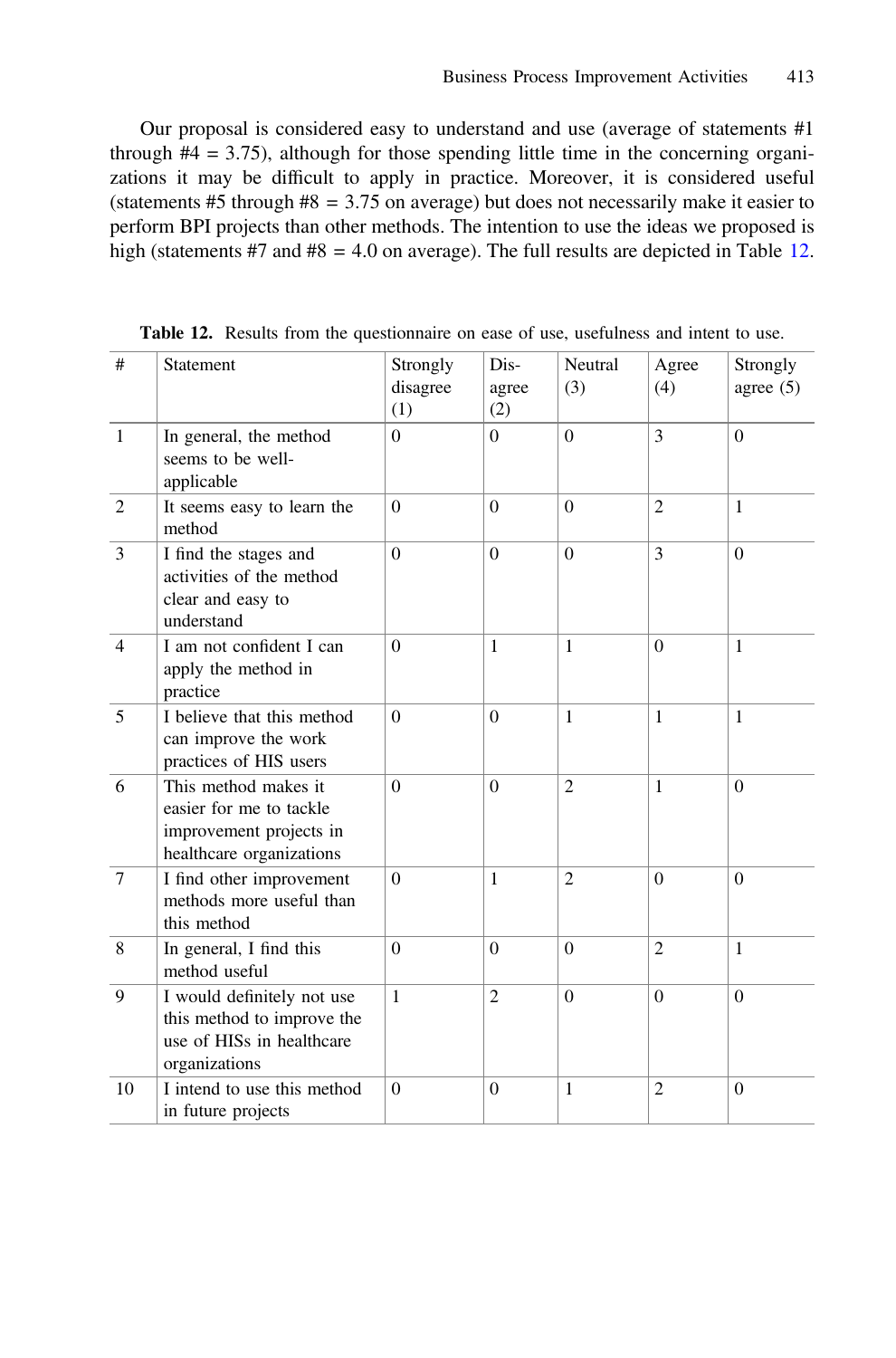# 6 Discussion

In this study, we argued that the essential BPI activities differ for organizations of varying size, culture, and resources. For each stage in a BPI project, we pointed out the dominant factor to distinguish organizations and suggested the corresponding contextual activities. In the following, we discuss related work on contextual factors and BPI activities and their relation to our study.

In four of the six stages of BPI projects, we found size to be the dominant factor in determining BPI activities for an organization. The importance of organizational size has been noted in several other studies. For example, a large firm size appeared to be the largest contributor to Total Quality Management success after industry type [[25\]](#page-15-0). Similarly, Shah and Ward [\[26](#page-15-0)] studied the role of organizational context in lean manufacturing and concluded that plant size was the largest influencer in the likelihood of implementing lean practices. In IT innovation studies, organizational size also has been considered an important predictor of IT innovation adoption [[27\]](#page-15-0). Our study complements these findings by suggesting that size is also an important factor in another way, namely in distinguishing which activities should be carried out during BPI projects.

The second contextual factor we studied was culture. As Schmiedel et al. [\[28](#page-15-0)] state: "bluntly put, BPM initiatives often fail for cultural reasons". Culture has been argued to be an important factor in BPM. BPM is often more successful when cultural values are high [[29\]](#page-15-0). Moreover, the success of BPM methodologies depends on the culture of an organization. Thiemich and Puhlmann [\[30](#page-15-0)] for example, argued that an organization open for change benefits from the use of agile methodologies, while a continuityvaluing organization might benefit more from using traditional methods [\[8](#page-14-0)]. The difference in suitable management styles in organizations varying in culture has also been noted by Donaldson [\[31](#page-15-0)]. The latter also mentioned that size and culture are linked in this respect. Bureaucracy and hierarchy are often more suitable in bigger organizations than in smaller ones. Our results confirm these insights: we found the hierarchical culture of an organization an important factor in determining the pivotal activities in BPI projects.

The third contextual factor that we looked into was resources. This factor has received less attention in BPM studies than size and culture, but our study suggests that it is nonetheless an important aspect to consider in BPI projects. In the context of open process innovation, Niehaves [\[32](#page-15-0)] studied the role of personnel resource scarcity. He found that BPM outcomes are affected by personnel scarcity as it decreases customer involvement. Several authors have mentioned the importance of stakeholder involve-ment for improving processes, also in the context of workarounds. Wheeler et al. [[33\]](#page-16-0), for instance, state: "in the case of workarounds, organizations could capitalize on the mindfulness of employees by encouraging employees to share their workarounds in order to improve task design". It is believed that insights from users can guide system design [\[34](#page-16-0), [35](#page-16-0)] and decrease resistance towards the system [[36,](#page-16-0) [37\]](#page-16-0). In other words, even though previous studies have touched on this topic, our study puts the resources factor firmly on the map as an important contextual factor.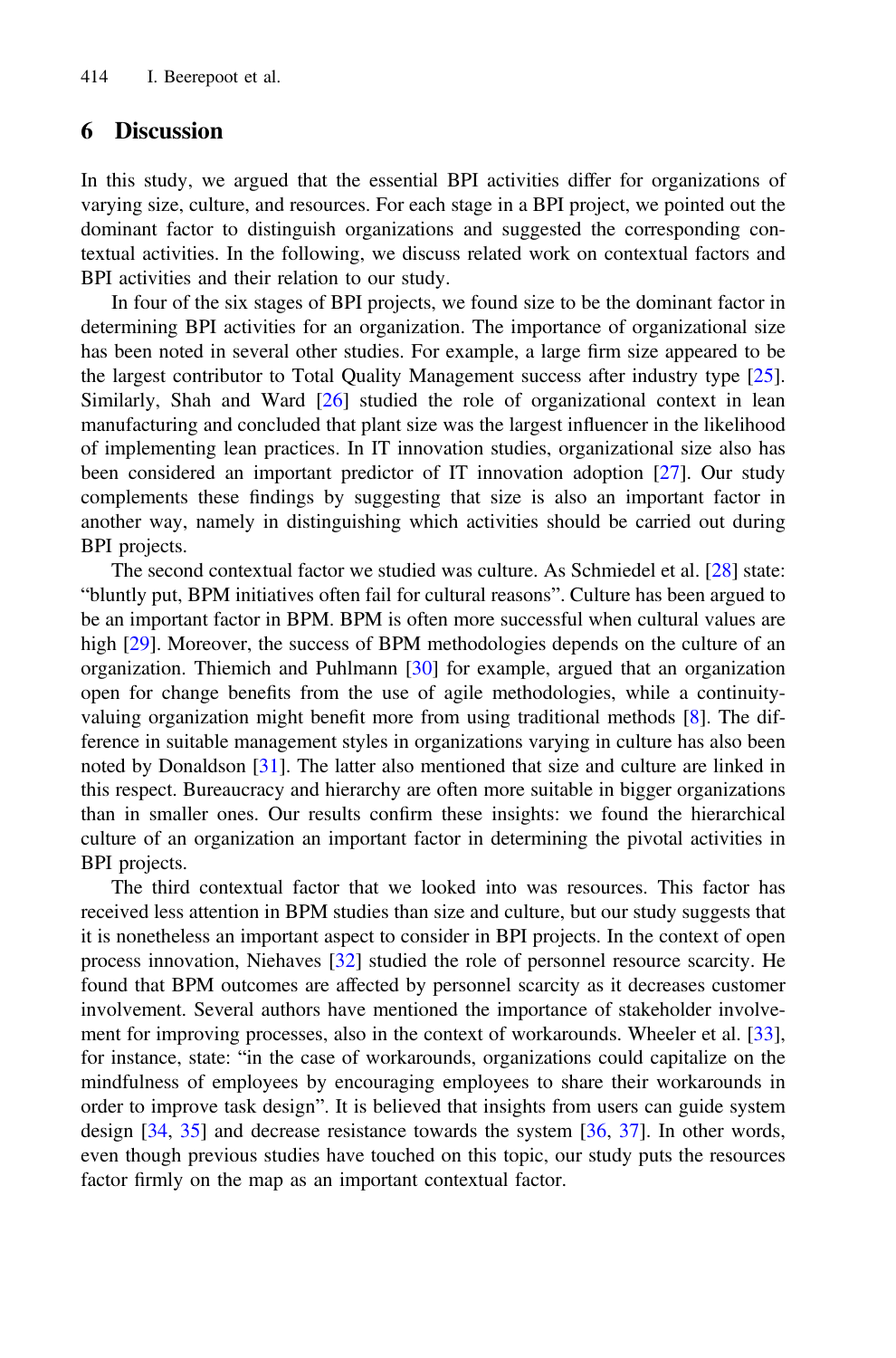In the evaluation of our proposal, another contextual factor was raised: maturity. In the BPM literature, several studies have distinguished the difference between mature and immature organizations. For example, Reijers et al. [[38\]](#page-16-0) argued that "BPM projects are performed in a more systematic manner in larger and more mature organizations". Similarly, according to Burlton [\[39](#page-16-0)], "the more mature the organization is with regard to BPM, the more sophisticated their process governance framework and their commitment to it". Ravesteyn and Jansen [[40\]](#page-16-0) went a step further and proposed a situational BPMS implementation method that uses an organization's maturity level to configure the activities that should be executed. In our study's evaluation it was mentioned that immature organizations need focus on improving existing processes – called exploitation [\[41](#page-16-0)] – while more mature organizations can move beyond their existing processes and focus on *exploration*. However, we recognize that most current organizations focus on exploitation and are not yet ready to move towards exploration [\[3](#page-14-0)]. Additionally, we found that it was difficult to assess the healthcare organizations of our study as either mature or immature. BPM maturity models such as the one by Rosemann [\[42](#page-16-0)] might be of help to operationalize the contextual factor maturity.

Until now, we discussed the different contextual factors separately. However, the factors size, culture, and resources are tightly linked. Most larger organizations have a hierarchical structure and more resources than the smaller and flatter organizations, with some exceptions. This finding of interdependency of contextual factors supports statements by several others [[8,](#page-14-0) [26,](#page-15-0) [43,](#page-16-0) [44](#page-16-0)].

Our study does have limitations. The data collection was performed by one researcher only. However, we did collect data in multiple ways and have performed different methods of evaluation (including a quantitative survey) in order to make sure subjective views did not cloud the findings too much. Moreover, we proposed contextual BPI activities based on an intensive case study of five organizations, all of which in the healthcare sector, which provided a meaningful set for comparison. The small number of cases and the sole industry makes generalization difficult. Therefore, we extensively evaluated the proposed activities, leading to a number of clues for where our proposal might fall short in generalizability. Future studies may reveal whether our proposal would be applicable in other industries.

# 7 Conclusion and Future Work

In this study, we attempted to identify which activities are essential in improvement projects depending on organizational size, culture, and resources. We used a multiplecase study approach to discover how improvement is to be tackled in organizations of different contexts. We focused specifically on organizations in the healthcare sector, although findings may be generalizable to other sectors as well. We proposed a set of contextual activities for each stage in process improvement projects and evaluated our proposal on multiple levels. The evaluation revealed several points of departure for further refining our proposal. (1) In addition to size, culture, and resources, the maturity of an organization may be an important factor in tackling improvement projects. (2) The contextual factors size and maturity need to be further operationalized. For example, in the future, distinguishing healthcare organizations using number of beds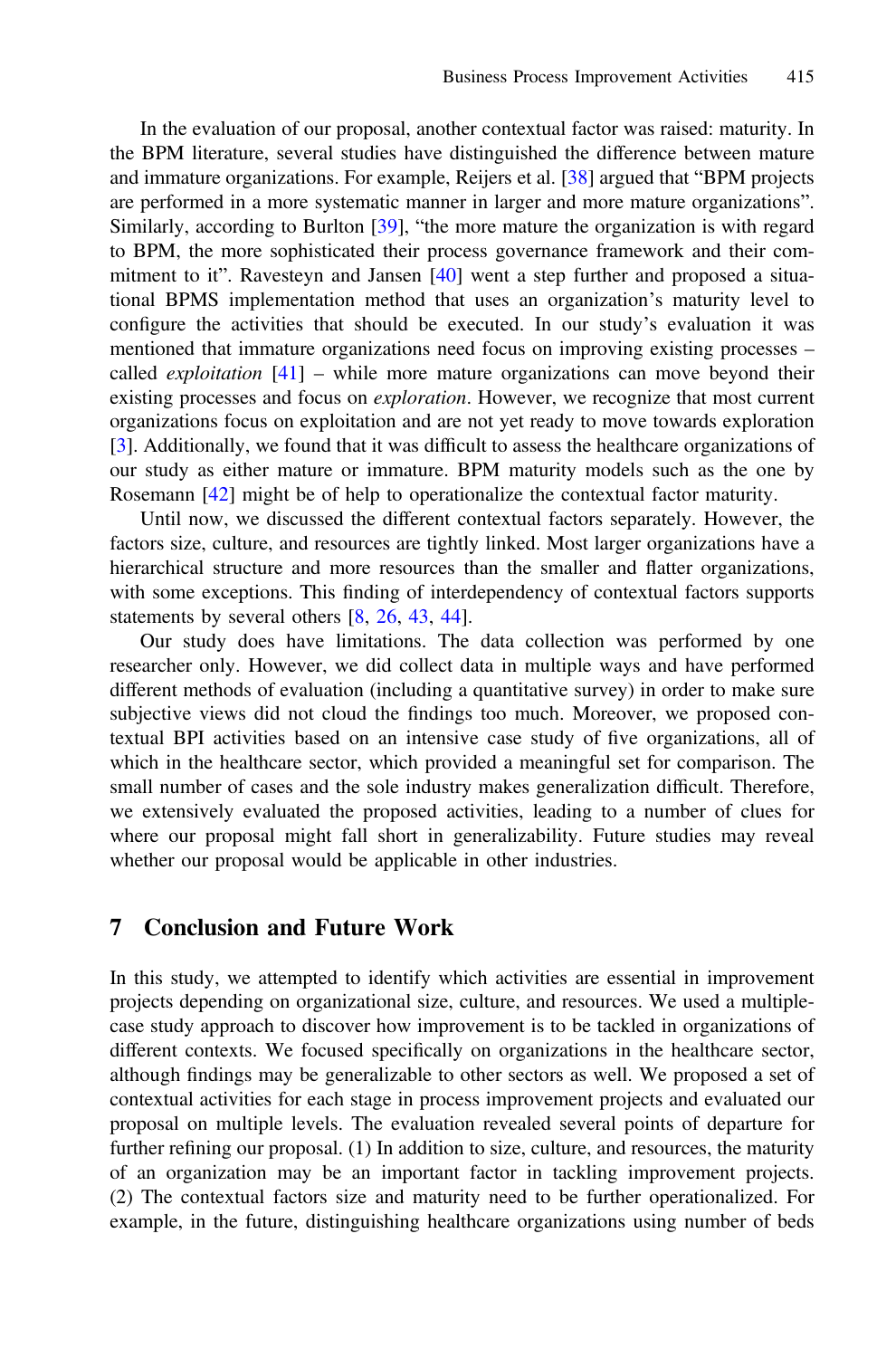<span id="page-14-0"></span>will become irrelevant, as most of the care will be brought to the home. (3) In addition to defining the essential activities for each organizational context, we might also make a distinction in the way in which an activity is performed. (4) The stakeholders in improvement projects may experience a high level of change fatigue, which will need to be taken into account when tackling improvement projects in organizations.

In general, our proposal for the identification of contextual factors is considered relatively useful and easy to understand, although it may not be easy to apply for all. The intention to use the ideas is high among the three participants we involved in the questionnaire. Future work may look into the role of an organization's maturity in identifying contextual improvement activities. It may also focus on evaluating our proposal for sectors other than healthcare.

# **References**

- 1. Altinkemer, K., Ozcelik, Y., Ozdemir, Z.D.: Productivity and performance effects of business process reengineering: a firm-level analysis. J. Manag. Inf. Syst. 27, 129–162 (2011)
- 2. Vanwersch, R.J.B., et al.: A critical evaluation and framework of business process improvement methods. Bus. Inf. Syst. Eng. 58, 43–53 (2016)
- 3. Gross, S., Malinova, M., Mendling, J.: Navigating through the maze of business process change methods. In: Proceedings of the 52nd Hawaii International Conference on System Sciences (2019)
- 4. Vom Brocke, J., Schmiedel, T., Recker, J., Trkman, P., Mertens, W., Viaene, S.: Ten principles of good business process management. Bus. Process Manag. J. 20, 530–548 (2014)
- 5. Benner, M.J., Tushman, M.L.: Exploitation, exploration, and process management: the productivity dilemma revisited. Acad. Manag. Rev. 28, 238–256 (2003)
- 6. Denner, M.-S., Röglinger, M., Schmiedel, T., Stelzl, K., Wehking, C.: How context-aware are extant BPM methods? - development of an assessment scheme. In: Weske, M., Montali, M., Weber, I., vom Brocke, J. (eds.) BPM 2018. LNCS, vol. 11080, pp. 480–495. Springer, Cham (2018). [https://doi.org/10.1007/978-3-319-98648-7\\_28](http://dx.doi.org/10.1007/978-3-319-98648-7_28)
- 7. Rosemann, M., Recker, J.C., Flender, C.: Contextualisation of business processes. Int. J. Bus. Process Integr. Manag. 3, 47–60 (2008)
- 8. vom Brocke, J., Zelt, S., Schmiedel, T.: On the role of context in business process management. Int. J. Inf. Manag. 36, 486–495 (2016)
- 9. Kettinger, W.J., Teng, J.T.C., Guha, S.: Business process change: a study of methodologies, techniques, and tools. MIS Q. 21, 55–80 (1997)
- 10. Schilit, B.N., Theimer, M.M.: Disseminating active map information to mobile hosts. IEEE Netw. 8, 22–32 (1994)
- 11. Ploesser, K., Recker, J.C.: Context-aware methods for process modeling. In: Business Process Modeling: Software Engineering, Analysis and Applications, pp. 117–134. Nova Publishers (2011)
- 12. Günther, C.W., Rinderle-Ma, S., Reichert, M., Van Der Aalst, W.M.P., Recker, J.: Using process mining to learn from process changes in evolutionary systems. Int. J. Bus. Process Integr. Manag. Spec. Issue Bus. Process Flex. 3, 61–78 (2008)
- 13. Recker, J.: Opportunities and constraints: the current struggle with BPMN. Bus. Process Manag. J. 16, 181–201 (2010)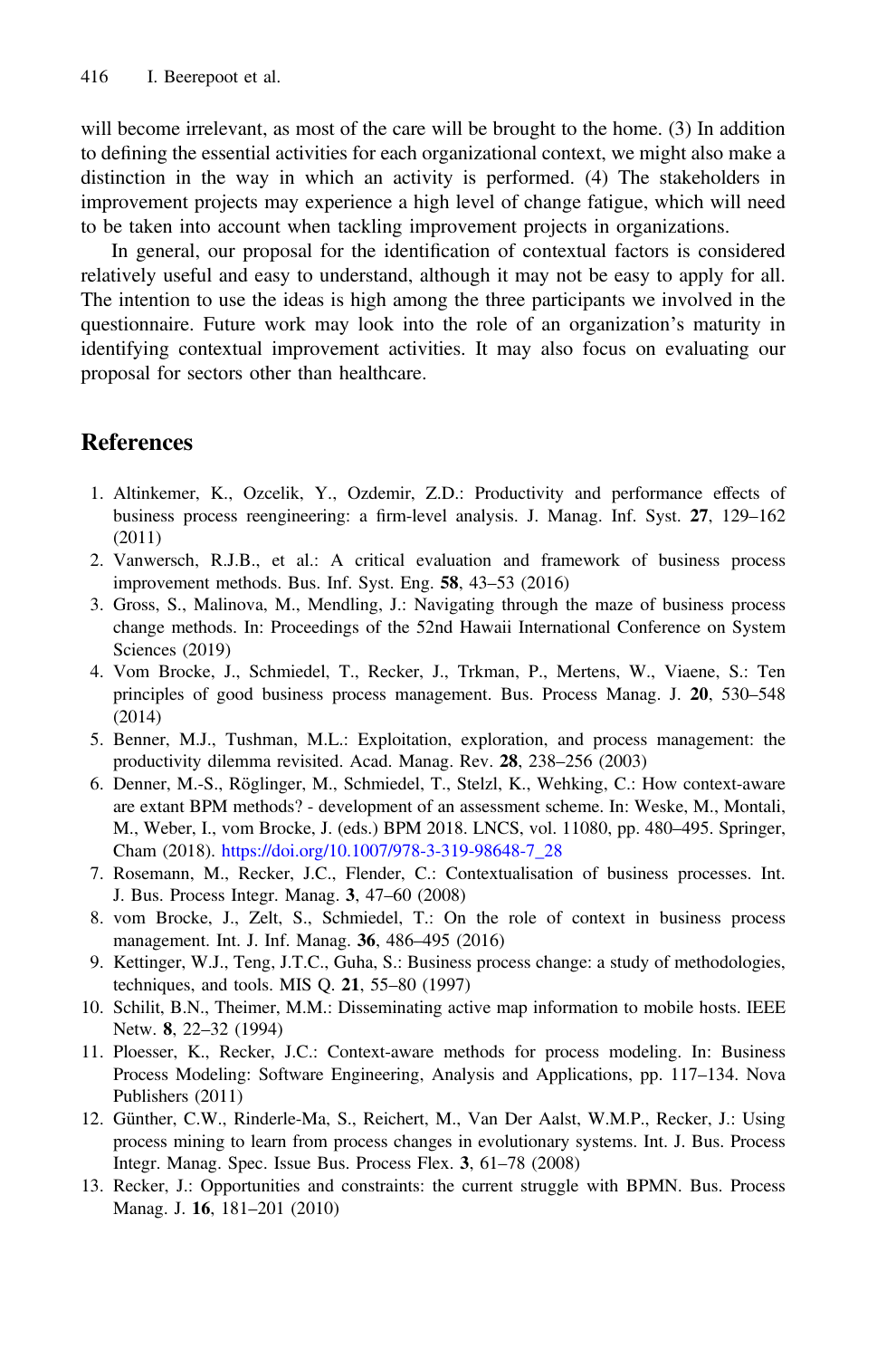- <span id="page-15-0"></span>14. Hahn, C., Recker, J., Mendling, J.: An exploratory study of IT-enabled collaborative process modeling. In: zur Muehlen, M., Su, J. (eds.) BPM 2010. LNBIP, vol. 66, pp. 61–72. Springer, Heidelberg (2011). [https://doi.org/10.1007/978-3-642-20511-8\\_6](http://dx.doi.org/10.1007/978-3-642-20511-8_6)
- 15. Puhlmann, F., Weske, M.: Investigations on soundness regarding lazy activities. In: Dustdar, S., Fiadeiro, J.L., Sheth, Amit P. (eds.) BPM 2006. LNCS, vol. 4102, pp. 145–160. Springer, Heidelberg (2006). [https://doi.org/10.1007/11841760\\_11](http://dx.doi.org/10.1007/11841760_11)
- 16. Weber, I., Haller, J., Mulle, J.A.: Automated derivation of executable business processes from choreographies in virtual organisations. Int. J. Bus. Process Integr. Manag. 3, 85 (2008)
- 17. Lalley, C., Malloch, K.: Workarounds: the hidden pathway to excellence. Nurse Lead. 8, 29– 32 (2010)
- 18. Safadi, H., Faraj, S.: The role of workarounds during an opensource electronic medical record system implementation. In: ICIS 2010 Proceedings, St. Louis (2010)
- 19. Beerepoot, I., Van De Weerd, I.: Prevent, redesign, adopt or ignore: improving healthcare using knowledge of workarounds. In: ECIS 2018 (2018)
- 20. Yin, R.K.: Case Study Research and Applications: Design and Methods. Sage Publications, Thousand Oaks (2017)
- 21. Eisenhardt, K.M.: Building theories from case study research. Acad. Manag. Rev. 14, 532– 550 (1989)
- 22. Lenz, R., Reichert, M.: IT support for healthcare processes. In: van der Aalst, W.M.P., Benatallah, B., Casati, F., Curbera, F. (eds.) BPM 2005. LNCS, vol. 3649, pp. 354–363. Springer, Heidelberg (2005). [https://doi.org/10.1007/11538394\\_24](http://dx.doi.org/10.1007/11538394_24)
- 23. Reijers, H.A., Russell, N., van der Geer, S., Krekels, G.A.M.: Workflow for healthcare: a methodology for realizing flexible medical treatment processes. In: Rinderle-Ma, S., Sadiq, S., Leymann, F. (eds.) BPM 2009. LNBIP, vol. 43, pp. 593–604. Springer, Heidelberg (2010). [https://doi.org/10.1007/978-3-642-12186-9\\_57](http://dx.doi.org/10.1007/978-3-642-12186-9_57)
- 24. Moody, D.L.: The method evaluation model: a theoretical model for validating information systems design methods. In: ECIS 2003 Proceedings, p. 79 (2003)
- 25. Jayaram, J., Ahire, S.L., Dreyfus, P.: Contingency relationships of firm size, TQM duration, unionization, and industry context on TQM implementation: a focus on total effects. J. Oper. Manag. 28, 345–356 (2010)
- 26. Shah, R., Ward, P.T.: Lean manufacturing: context, practice bundles, and performance. J. Oper. Manag. 21, 129–149 (2003)
- 27. Lee, G., Xia, W.: Organizational size and IT innovation adoption: a meta-analysis. Inf. Manag. 43, 975–985 (2006)
- 28. Schmiedel, T., vom Brocke, J., Recker, J.: Culture in business process management: how cultural values determine BPM success. In: vom Brocke, J., Rosemann, M. (eds.) Handbook on Business Process Management 2. IHIS, pp. 649–663. Springer, Heidelberg (2015). [https://doi.org/10.1007/978-3-642-45103-4\\_27](http://dx.doi.org/10.1007/978-3-642-45103-4_27)
- 29. Schmiedel, T., vom Brocke, J., Recker, J.: Which cultural values matter to business process management? Results from a global Delphi study. Bus. Process Manag. J. 19, 292–317 (2013)
- 30. Thiemich, C., Puhlmann, F.: An agile BPM project methodology. In: Daniel, F., Wang, J., Weber, B. (eds.) BPM 2013. LNCS, vol. 8094, pp. 291–306. Springer, Heidelberg (2013). [https://doi.org/10.1007/978-3-642-40176-3\\_25](http://dx.doi.org/10.1007/978-3-642-40176-3_25)
- 31. Donaldson, L.: The Contingency Theory of Organizations. Sage, Thousand Oaks (2001)
- 32. Niehaves, B.: Open process innovation: the impact of personnel resource scarcity on the involvement of customers and consultants in public sector BPM. Bus. Process Manag. J. 16, 377–393 (2010)